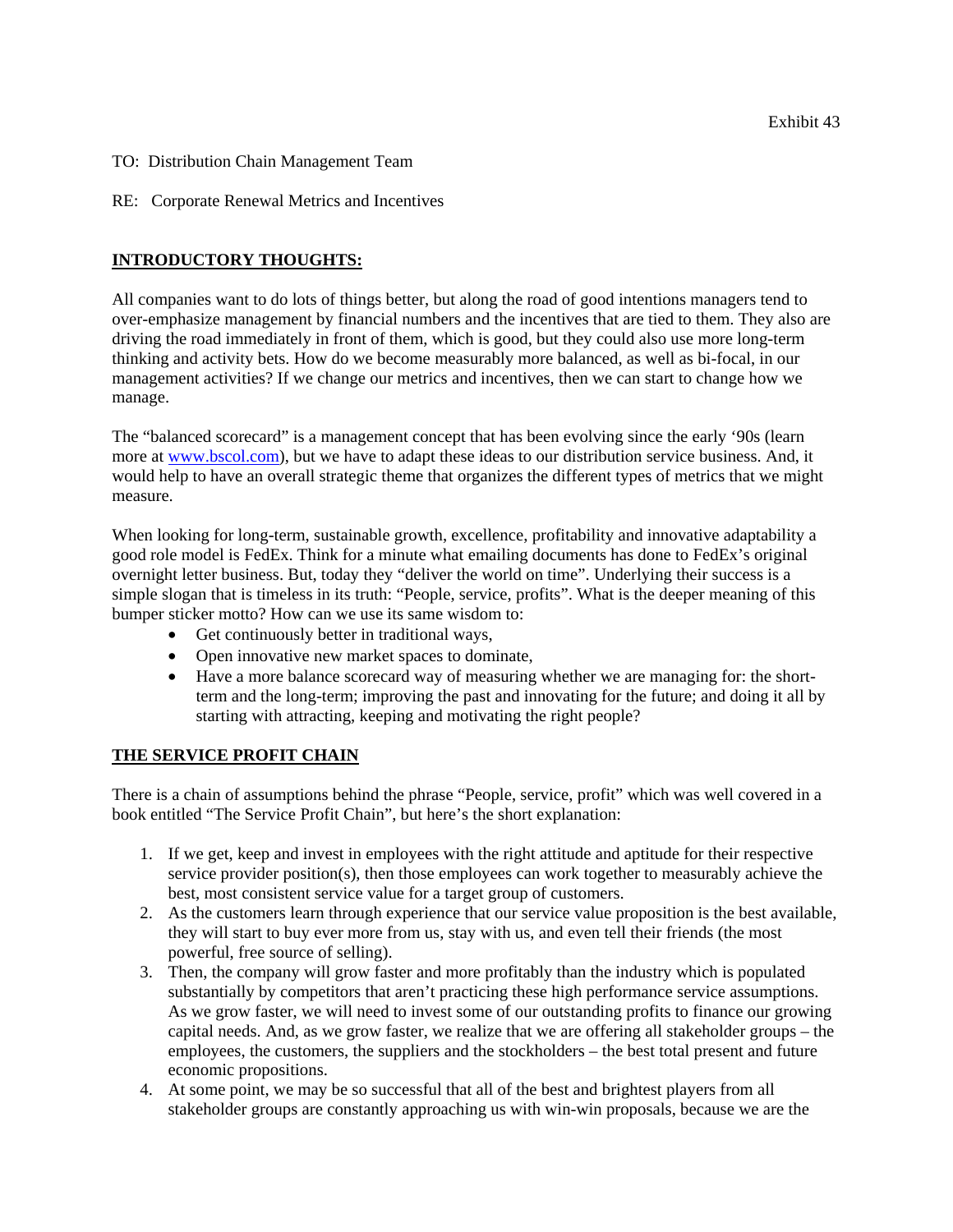fast, right train to be on in our industry and have can-do confidence and resources to invest to make new things happen.

#### **HOW SHOULD WE MEASURE – 'PEOPLE, SERVICE, PROFIT?**

Because "people" make service metrics/value improve, which then drives profitable growth, why not measure these **PEOPLE METRICS**:

- 1. How well is our payroll currently stocked with A, B and C players who are respectively: game breakers, reliable crank turners and productivity/morale problems? Can we initially and simply agree on where the boundaries are for the groups and what individuals are in each group? Once that is done, then, we can get more sophisticated and innovative about sub-issues like:
	- a. How much should we weight experience and skills from formal cross-training? (the educational skill equity we have in our people)
	- b. How balanced is our demographic pipeline? If we want to have sustainable success and enterprise value we don't want all of our stars to get old together and retire together. (Remember we have to hire people to not only fill a role in the short-term, but to be promoteable to support where and how we want to grow over the next 5 to 10 years. On every hire ask: What do I envision this person doing 10 years from now? They don't *all* have to be future CEO candidates, but some *do* if we want to promote winners from within.
	- c. How do we meld the ranking lists from each profit center into one company-wide ranking report that top management can agree on?
- 2. How well are we retaining employees by job category as well as by performance group (A,B,C)? Shouldn't we be doing something special for the A's this next year? What? Shouldn't we be doing some shape-up or out process with the C's this next year? Who and how?
- 3. What are the motivational morale scores for all employees? This should be taken twice, or more, per year anonymously by perhaps an on-line survey service. My experience is that there is a perfect correlation with: average employee morale scores on a scale from 1 to 10; the overall effectiveness score that employees anonymously give their manager; and the performance momentum of the profit center or department. 8.0+ environments have the most can-do enthusiasm.
- 4. Have we done the bottom-up, how's it going, monthly, one-page, goal writing review drill with all employees in which we help them reach their personal growth goals? (See Module 3.13 in "High Performance Distribution Ideas for All" education kit along with article 5.7 at my web site for more on monthly goal writing statements. [http://www.merrifield.com/articles/5\\_7.asp\)](http://www.merrifield.com/articles/5_7.asp) This exercise replaces dysfunctional year end reviews and lets people segregate themselves into As, Bs and Cs in their own handwriting. This is especially useful for just terminations of Cs.
- 5. Ranking all employees by A,B,C and doing monthly goal planning with every employee for 5 to 10 minutes should serve as a catalyst for rethinking and continuously improving all of our personnel systems (article 5.7 see link above). How well do we measurably do these systems for every new hire and for all employees on an on-going basis?
- 6. How much of each manager's year end bonus will be tied into some summary score of how much they have improved our "people equity score"? How do we get to that final number?

Before we proceed to "service" metrics, I would like to insert something about **INNOVATIVE ACTIVITY METRICS.** If we have good people who have the skills and permission to be innovative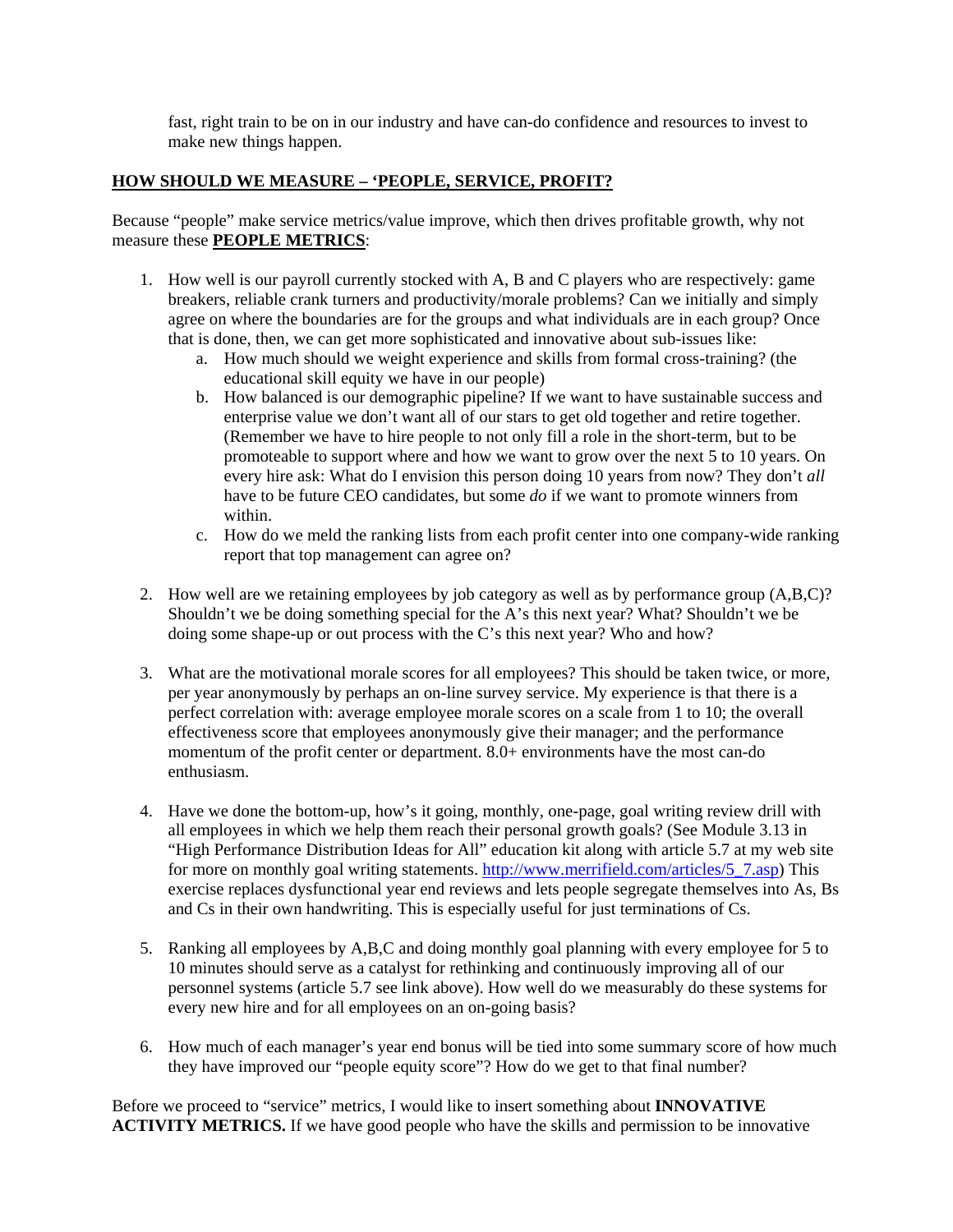about how they do both old and new things, then we can have a stream of new value and/or cost advantages beyond just doing conventional industry practices better. We want both, but we will get neither unless everyone feels OK about "making good mistakes" to "fail forward faster" in a learning way. (See High Performance Distribution Ideas for All education kit modules 5.7 & 5.8; and exhibit 24 http://www.merrifield.com/exhibits/Make Lots of Good Cheap Mistakes.pdf)

Here are some starter ideas to discuss:

- 1. Each manager should make a log of all of the new things that they have tried in the past year and rate them on two dimensions: totally reactive necessity to totally self-selected proactive; and, very incremental change of minor significance to very large, disruptive change with high potential significance. Who has the best log and stories? Why?
- 2. Going forward into 2007, how many new "innovation forms" have been (will be) filled out describing each of the 4 main steps for "pushing the wheel of learning" and the 4 sub-steps for "making good mistakes"? (you can create a form from exhibit 24 above.)
- 3. Because one, well-implemented, great idea comes from starting with a lot of "good ideas" that are developed and winnowed down, what does each manager's "idea funnel" look like? Imagine a sheet of paper with 50 ideas in the left hand column; 10 modified, improved ones in the next column; 3 in the third column; to finally get down to one that is being rapidly prototyped and experimented with using some significant resources. Play with that idea. There is commercial software available for tracking ideas in this way, but let's first experiment with pencil and paper.
- 4. How many "praising statements" are published by each manager on a weekly and monthly basis? If people are trying new stuff beyond the normal call of duty, then that is one of the conditions that qualifies for an effective "praising statement" (see the education kit's module 5.2; and article 6.3 - [http://www.merrifield.com/articles/6\\_3.asp\)](http://www.merrifield.com/articles/6_3.asp). The assumptions for this point are that people need to be caught and congratulated on doing different steps for the wheel of learning, which are all new, extra efforts beyond maintenance work in order to:
	- a. Encourage them to keep doing it.
	- b. Prove that making good mistakes and failing forward faster, cheaper and in a more learning-rich way will be rewarded, not punished.
	- c. Let others know that progress is being made and that it is OK and expected that they join in to the progressive activity.
- 5. How should we come up with a scorecard and weighting system for Innovation Metrics? How much weighting should they have for year-end bonuses? How much "strategic funds" should be available from a general pot that is not totally and directly allocated back to this year's budget for any given manager's area? How should we set up a competition among managers for strategic funding? They will all be allocated some of the total cost, but only a few will get all of the funds at the allocated expense of the others. Most of my questions touch on innovation possibilities for us to push the wheel of learning. *There is no textbook, balance scorecard recipe that will work for our business, we have to take the general idea and co-create/invent our own through rapid prototyping.*

As we work on improving our personnel equity score, we can also start measuring and posting SERVICE METRICS (the "big 8" of service excellence is a good start). (Education kit modules 4.1 & 4.2 and article 3.10 - [http://www.merrifield.com/articles/3\\_10.asp](http://www.merrifield.com/articles/3_10.asp)). Once we can figure out how to measure these metrics, then we will have to rethink our service processes and cross-train our people skills to be able to improve the metrics to get real time returns on our invested time. The upfront investment in resources to start measuring and rearranging jobs and job skills is quickly paid back many fold by: reduction in error